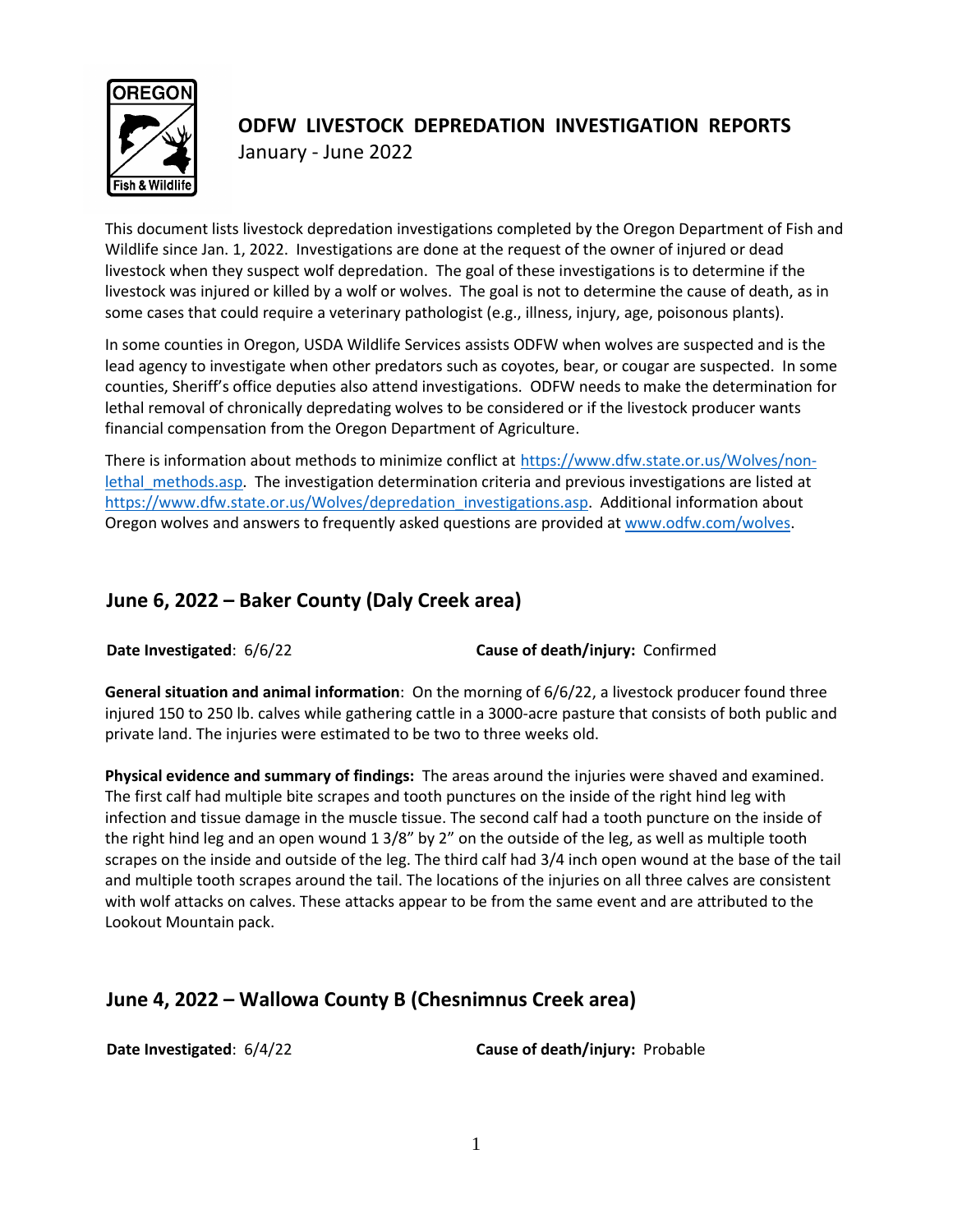**General situation and animal information**: On the afternoon of 6/4/22, a producer found the remains of a four-month-old, 225-pound calf in a 250-acre privately-owned pasture. The herd was bunched up before and during the investigation. The calf was entirely intact with all the hide and muscle tissue remaining. The calf was estimated to have died within 24 hours of the investigation.

**Physical evidence and summary of findings:** The calf was shaved, skinned, and examined. There were barb-wire injuries and possible pre-mortem tooth punctures on the right torso and left armpit measuring ¼ inch in diameter with underlying muscle trauma. There was cattle-caused ground disturbance in a 50 yard circle around the dead calf, indicating that there was a predator in the area that contributed to the calf's death. Based on the scene, pre-mortem wounds, and recent wolf activity in the area including depredations, the determination is probable. This attack was attributed to the Chesnimnus Pack.

#### **June 4, 2022 – Wallowa County A (Crow Creek area)**

**Date Investigated**: 6/4/22 **Cause of death/injury:** Confirmed

**General situation and animal information**: On the morning of 6/4/22, a livestock producer located an injured 2 ½-month-old, 245 lb. calf. Due to the severity of the injuries, the calf was euthanized immediately prior to the investigation. It was estimated that the injuries were sustained 24-48 hours prior.

**Physical evidence and summary of findings:** The carcass was shaved, skinned, and examined. There were numerous pre-mortem bite scrapes measuring up to ¼ inch wide and five inches long on the hindquarters, on both rear flanks and groin, at the right front shoulder, and at the base of the tail. There were premortem tooth punctures on the left flank and right inner thigh, including tissue damage 1  $\frac{1}{2}$  inches deep. The size and location of the bite wounds and severity of trauma are similar to those observed in other calves attacked by wolves. This depredation is attributed to the Chesnimnus Pack.

## **June 1, 2022 – Grant County (Middle Fork John Day area)**

#### **Date Investigated**: 6/1/22 **Cause of death/injury:** Confirmed

**General situation and animal information**: On 5/30/22, a livestock owner found an injured six-month-old 350-lb. calf in a 1,200-acre private land pasture. The calf was in the same pasture where two depredations were confirmed in May. The landowner notified ODFW that evening but asked that ODFW investigate on 6/1/22 due to scheduling. The injury is estimated to have occurred two to two and half weeks prior to investigation.

**Physical evidence and summary of findings:** There was a six by three-inch open wound on the hindquarters above the udder that showed signs of healing. There were multiple healed bite scrapes on both legs measuring 1/8 inch wide and up to six inches long near the wound. The location of the bite marks and injuries to the calf are consistent with wolf attacks on live calves. The depredation was attributed to the Desolation Pack.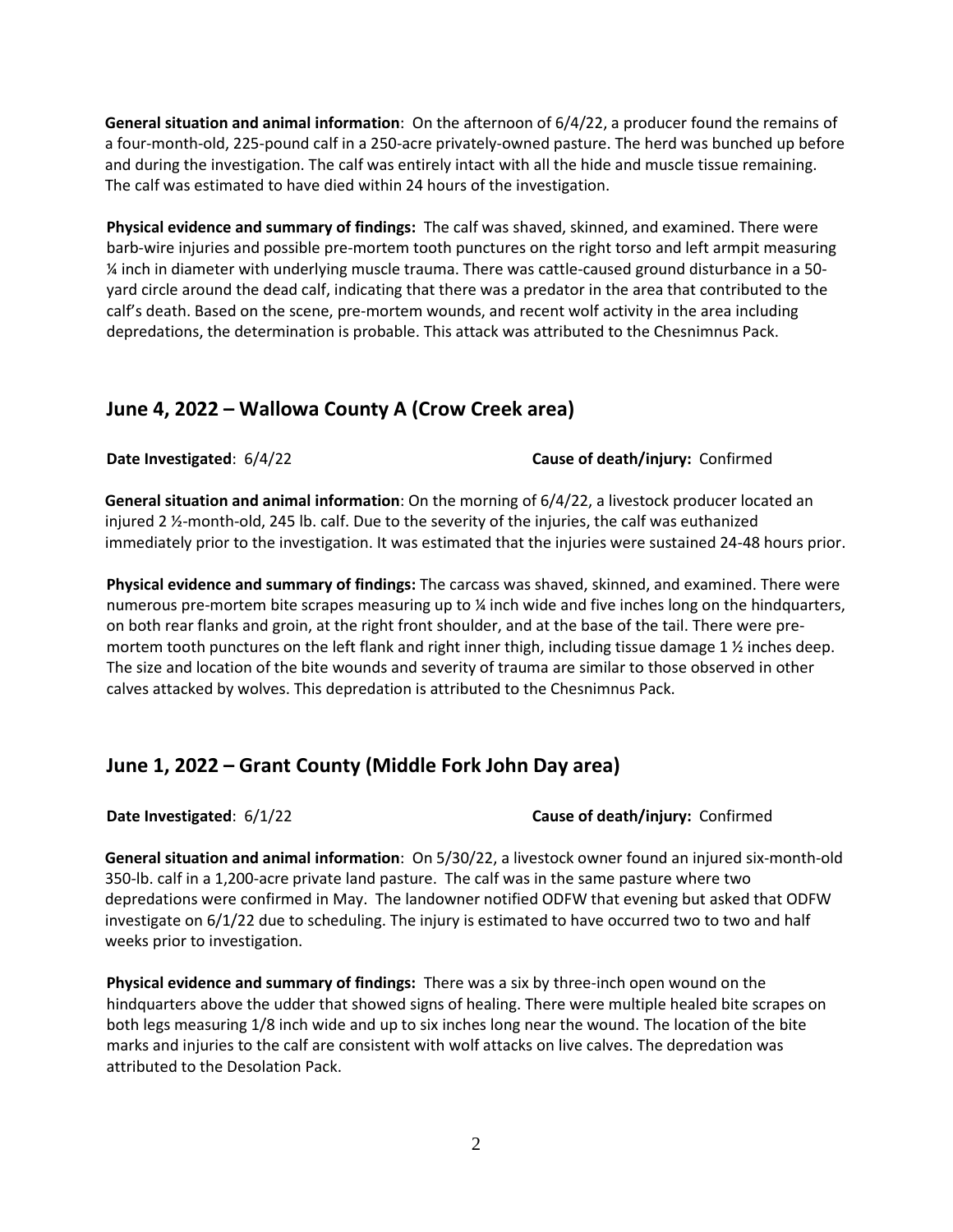## **June 1, 2022 – Union County (Starkey Area)**

#### **Date Investigated**: 6/1/22 **Cause of death/injury:** Possible/Unknown

**General situation and animal information**: On the afternoon of 5/31/22, the remains of a four-month-old calf were found on a 1,000-acre private land pasture. The animal was consumed except portions of the skeleton including the spine, several ribs, head, and left rear leg bones. The estimated time of death was 18-36 hours prior to the investigation.

**Physical evidence and summary of findings:** There was no evidence on the scene to indicate a predator attack. The remaining hide on one lower leg and the head was skinned and muscle tissue/bones were examined. There were no pre-mortem tooth scrapes, punctures, or hemorrhage on the remains. Due to the lack of hide and muscle tissue, the determination is possible/unknown.

## **May 31, 2022 – Umatilla County (Coyote Canyon)**

**Date Investigated**: 5/31/22 **Cause of death/injury:** Confirmed

**General situation and animal information**: On the morning of 5/30/22, a sheep herder found a dead 180 pound ewe and a dead 70-pound lamb in a 5,000-acre private-land pasture about one mile from the herder's camp, where the sheep had been bedded for the night. The ewe had been mostly consumed while the lamb was entirely intact. Both sheep were estimated to have died no earlier than the evening of 5/29/22 or the morning of 5/30/22.

**Physical evidence and summary of findings:** Both carcasses were shaved, skinned, and examined. There were multiple bite punctures and pre-mortem hemorrhaging on both sheep indicating that they had been attacked by a predator. The ewe had pre-mortem tooth punctures up to 5/16" diameter on the neck with pre-mortem hemorrhaging in the remaining muscle tissue. The lamb had numerous ¼ inch pre-mortem bite punctures and multiple tears in the hide on the neck, throat, and left hindquarter above the hock. Trauma to the neck penetrated to the bone on both sides and dislocated the neck. Pre-mortem hemorrhage on the left hindquarter was up to 1.5 inches deep. The severity and location of injuries to these sheep is consistent with wolf attacks on sheep. This depredation is attributed to the Ukiah Pack.

# **May 24, 2022 – Wallowa County (Leap area)**

**Date Investigated**: 5/24/22 **Cause of death/injury:** Possible/Unknown

**General situation and animal information**: On the morning of 5/24, ODFW personnel noticed a cluster of wolf GPS collar locations on a privately-owned 640-acre pasture. The producer was contacted and reported the presence of a dead 900-pound, two-year-old cow, and sightings of wolves in the pasture. Approximately 75 percent of the hide remained, including the entire front half of the cow and portions of the hindquarters. Most of the organs and hindquarter muscle tissues had been scavenged. The cow was estimated to have died 4-6 days prior to the investigation.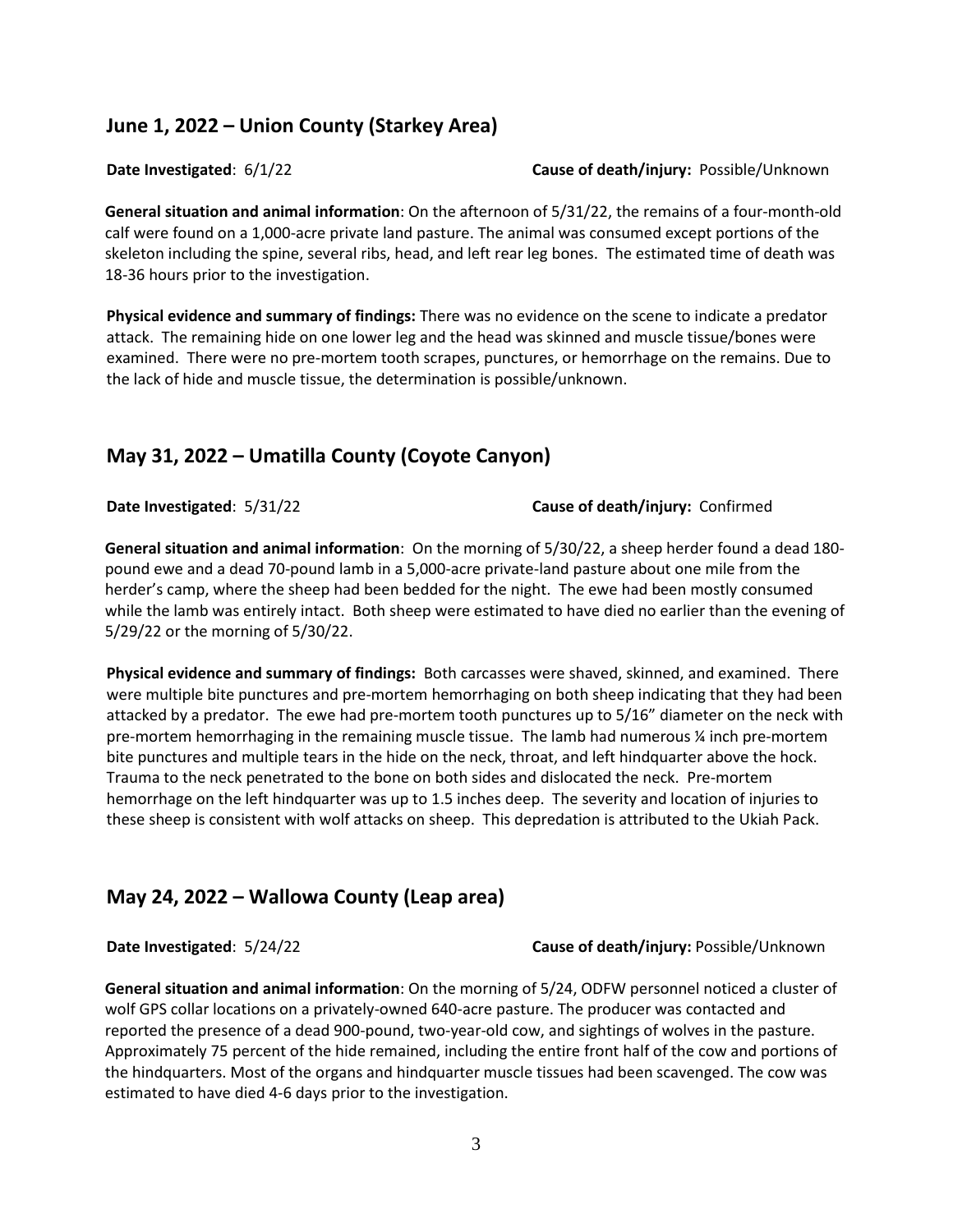**Physical evidence and summary of findings:** The carcass was shaved where possible and the remaining hide was skinned and examined. There were no pre-mortem bite scrapes or trauma found in the remaining hide or muscle tissues. No evidence of an attack or kill scene was found, and no wolf GPS collar locations were recorded at the carcass during the estimated time of death. However, due to the missing hide and tissues on the hindquarters, the determination is possible/unknown.

#### **May 21, 2022 – Grant County - (Middle Fork John Day area)**

**Date Investigated**: 5/21/22 **Cause of death/injury:** Other

**General situation and animal information**: On the morning of 5/21/22, a livestock producer observed a wolf at the carcass of a dead 1000 lb adult cow in a 4-acre pasture near his corrals. The entire cow was intact except for some missing skin in the abdominal area. It was estimated that the cow died the previous night.

**Physical evidence and summary of findings:** The cow carcass was shaved, skinned, and examined. The right leg above the elbow had post-mortem bite scrapes with spacing consistent with a wolf, however when the carcass was skinned there was no pre-mortem hemorrhaging associated with the marks. No premortem bite marks or hemorrhaging was found to indicate that a predator attacked the animal while it was alive. The cause of death was not wolf related and so our determination was "Other".

## **May 20, 2022 – Grant County (Middle Fork John Day area)**

**Date Investigated**: 5/20/22 **Cause of death/injury:** Confirmed (2)

**General situation and animal information**: On the morning of 5/20/22, a livestock owner found a 350 lbs. six-month-old dead calf in a 1200 acre, private-land pasture about 400 yards from his corrals. The carcass was mostly intact, but most tissue behind the back legs had been consumed. This calf was estimated to have died during the preceding night. In the afternoon while ODFW staff were on-scene investigating the first calf, the livestock producer found the remains of a 1-month-old calf. The second calf had been seen with injuries to the back end three to four days prior. The carcass was generally intact with multiple wounds to the hind end and back legs. The second calf was estimated to have died on May 19<sup>th</sup>.

**Physical evidence and summary of findings:** Portions of the hide of the first calf carcass were shaved, and all remaining hide was skinned and examined. There were >25 bite scrapes, punctures, and associated pre-mortem hemorrhage on the hind legs, front legs, and back of the neck indicating the calf had been attacked by a predator. Pre-mortem bites scrapes were up to % wide with underlying hemorrhaging on the hide as well as muscle tissue trauma on the front right leg above the hock. The bite scrape measurements, attack locations, and severity of the trauma is consistent with injuries caused by wolf attacks on calves. This area is known to be used by the Desolation pack with GPS collar location placing a wolf at the kill site around the suspected time of death. This depredation was attributed to the Desolation Pack. The second calf carcass was skinned and examined. There were multiple pre-mortem bite scrapes on the hind quarter and hemorrhaged muscle tissue trauma approximately two inches deep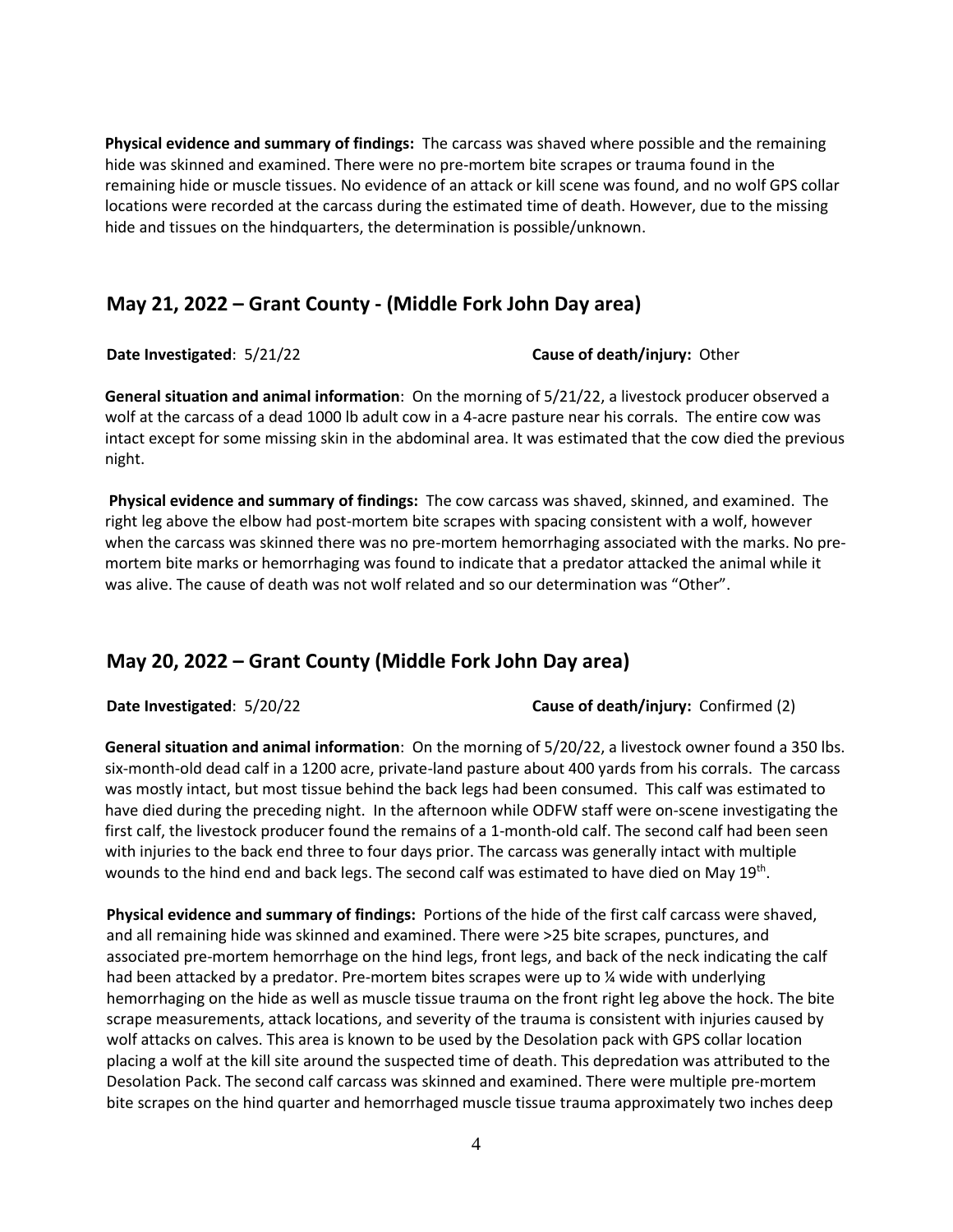indicating a predator attack. There were several wounds, one of which was 5-inch diameter, that were rotted out and filled with maggots. There was evidence that the wounds were healing, and the calf did not die immediately from its injuries. The injuries occurred approximately three to four days prior to its death. GPS collar wolf locations were near where the calf was known to be on or about May 14<sup>th</sup>. The location of the bite marks and injuries to the calf are consistent with wolf attacks on live calves. This depredation was also attributed to the Desolation Pack.

#### **May 19, 2022 – Union County (Indian Creek area)**

#### **Date Investigated**: 5/19/22 **Cause of death/injury:** Other

**General situation and animal information**: On the morning of 5/19/22, a livestock owner found three dead goats in a 50 yd x 50 yd fenced enclosure located approximately 200 yds from their house. The goats ranged in age from 1-3 years and weight from 25-40 pounds. The viscera and front legs of one goat were mostly consumed with the skin peeled back on the front legs; the other two goats were intact. The goats had died during the preceding night.

**Physical evidence and summary of findings:** All three carcasses were shaved, skinned, and examined. There were bite punctures and pre-mortem hemorrhage on all three goats indicating they had been attacked by a predator. Bite punctures were 3/16" – 5/16" in diameter and the depth of trauma was up to 2". Location of hemorrhage included the neck and back on all three goats. The neck was broken on two goats and the back was broken on the other. There were fresh bear scat and tracks at the scene, and bear claw marks on a tree directly adjacent to the pen. The method of predation and the location and severity of injuries are consistent with bear attack. As such the determination for this investigation was "Other".

## **May 19, 2022 – Baker County (Immigrant Gulch area)**

**Date Investigated**: 5/19/22 **Cause of death/injury:** Confirmed (2); Probable (1); Possible/unknown (3)

**General situation and animal information**: On the afternoon of 5/17/22, a livestock producer found two injured calves while checking cattle in a 600-acre private land allotment. The calves were gathered and examined on 5/19/22. The injuries were estimated to be two to three weeks old. Four additional calves were also examined.

**Physical evidence and summary of findings:** The areas around the observed injuries on the first two calves were shaved and examined. Both calves had bite scrapes up to 1/8 inch wide on the outside of the hindquarters above the hocks with corresponding tissue trauma. The first calf had a 3  $\frac{1}{2}$  inch by 2  $\frac{1}{2}$  inch open wound and multiple tooth punctures of approximately 1/8-inch diameter. The second calf had a single 1-inch by 1-inch open wound on the outside of the left hind leg above the hock and a pair of tooth puncture marks of 1/8-inch diameter. The bite marks and location, size, and depth of the injuries on the first two calves are consistent with wolf attacks on live calves. These two attacks appear to be from the same event and were attributed to the Cornucopia Pack. The third calf examined had a one-inch-long by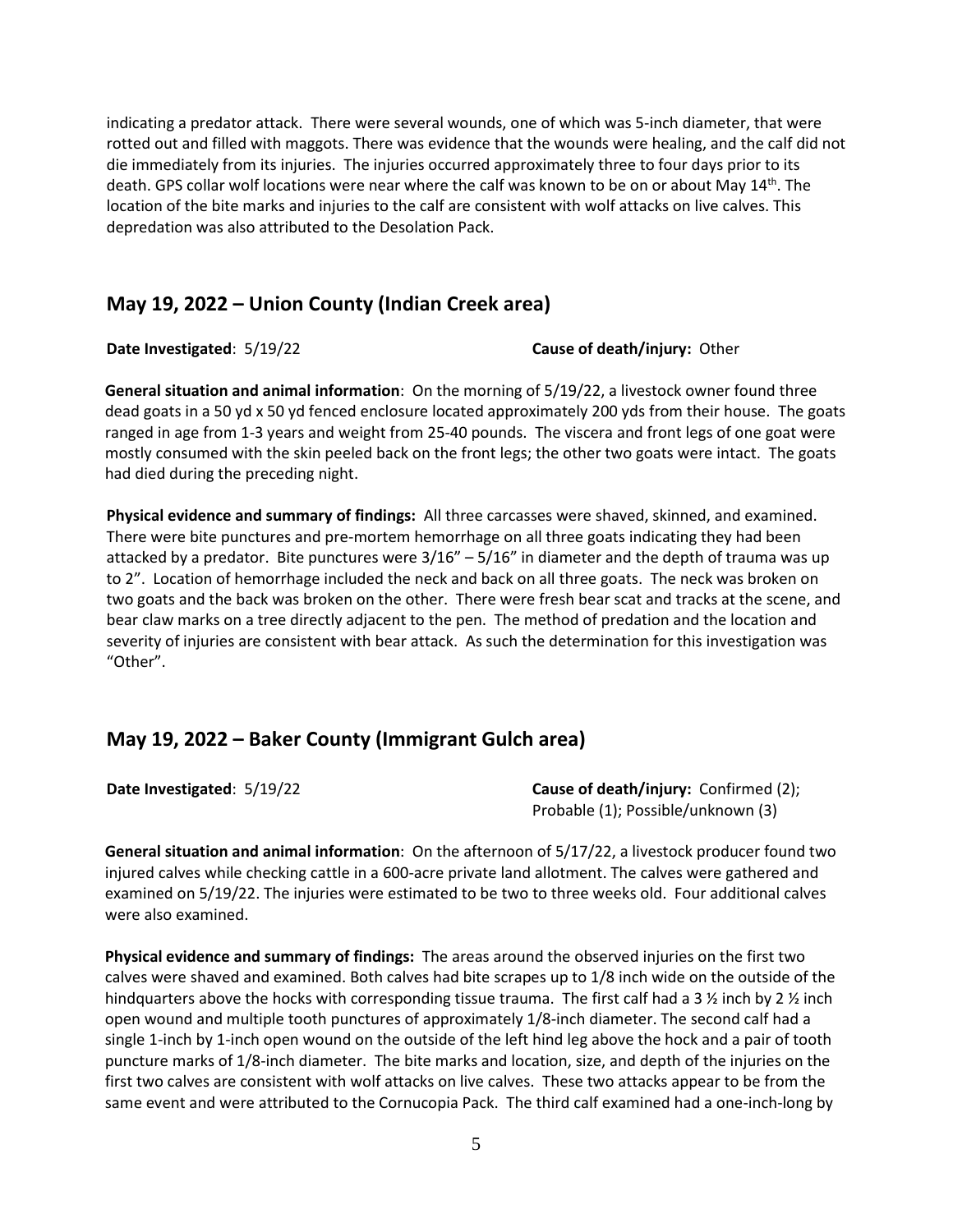1/8-inch-wide bite scrape with a healed puncture wound on the right rear leg near the hip. The area was raised and swollen. Six healed scrapes were found in the same area on the leg. Based on the size and location of the injuries and the timing of this injury relative to the confirmed depredations described above, the determination for this calf was "probable". When shaved and examined, the other three calves lacked sufficient evidence to be able to determine the cause of observed scrapes and were classified as "possible/unknown".

## **May 18, 2022 – Wallowa County (Red Hill area)**

**Date Investigated**: 5/18/22 **Cause of death/injury:** Probable

**General situation and animal information**: On the afternoon of 5/18/22, a producer found the remains of a two-month-old calf in an ~2000-acre pasture on public land. The only parts remaining were the head, the spine, most of the ribs, and pelvis. There was no tissue or hide except on the head. There was an area of trampling and disturbance 20 yards above the carcass, and then the carcass was dragged, during feeding, to a more open area downslope. The calf was estimated to have died four days prior to the investigation.

**Physical evidence and summary of findings:** The head was shaved, skinned, and examined. There was no physical evidence of an attack on the carcass, however, the area of nearby ground disturbance appeared to be an attack scene where the calf was killed by a predator. Based on the scene and the recent confirmed wolf depredation events in nearby pastures one mile and five miles away, the determination is probable. This attack was attributed to the Chesnimnus Pack.

## **May 9, 2022 – Baker County B (Summit Road area)**

**Date Investigated:** 5/9/22 **Cause of death/injury:** Confirmed (2); Possible/unknown (1)

**General situation and animal information**: On the afternoon of 5/8/22, a livestock producer found two injured calves while checking cattle in a 5400-acre BLM public land allotment. The calves were gathered and examined on 5/9/22. The injuries were estimated to be one to two weeks old. A third calf was also examined.

**Physical evidence and summary of findings:** The areas around the injuries were shaved and examined. Both calves had multiple bite scrapes up to 3/16 inch wide on the inside, rear, and outside of the hindquarters above the hocks with corresponding tissue trauma. The first calf had a two-inch open wound and a swollen lump on the rear of the right hind leg. The second calf had two three-inch open wounds on the inside and outside of the right hind leg above the hock. The bite marks and location, size, and depth of the injuries on the first two calves are consistent with wolf attacks on live calves. These two attacks appear to be from the same event and were attributed to the Cornucopia Pack. The third calf had a few scrapes down the lower portion of the left hind leg, most below the hock. The third calf lacked sufficient evidence to be able to determine the cause of the scrapes and was classified as "possible/unknown".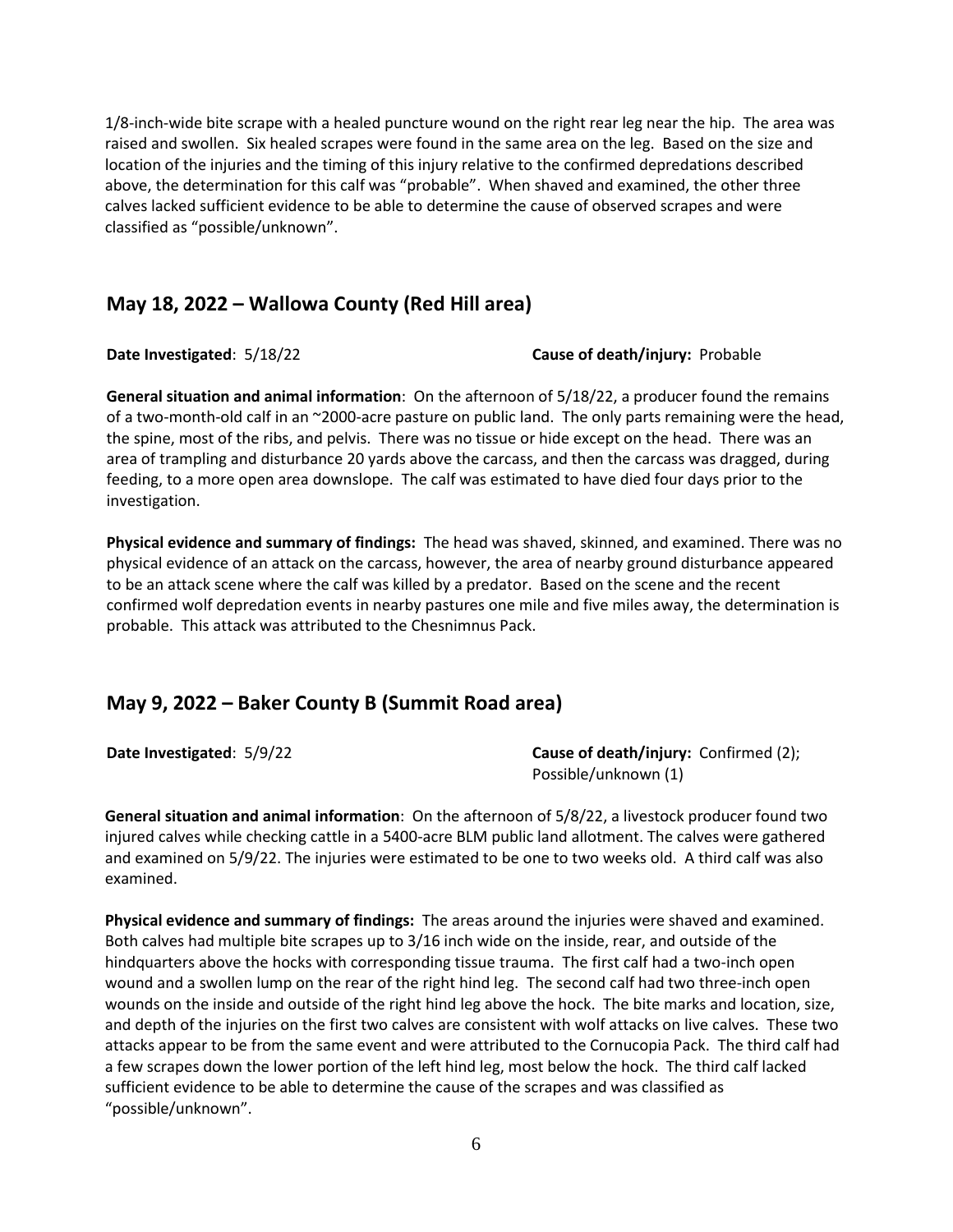## **May 9, 2022 – Baker County A (Houghton Creek area)**

**Date Investigated**: 5/9/22 **Cause of death/injury:** Possible/unknown

**General situation and animal information**: On the morning of 5/8/22, a producer found a dead 125 pound calf that the owner had been keeping close to the house in a private 40-acre grassland pasture. The carcass was mostly intact and most of the hide was present but missing internal organs and some muscle tissue on three of the four legs. The calf had died the preceding night.

**Physical evidence and summary of findings:** The carcass was shaved, skinned, and examined. There were numerous 1/8 inch wide and 3/4 inch long pre-mortem bite marks over the back, with two tears in the hide and associated bruising and muscle tissue trauma. There were no bite scrapes on the hindquarters, flanks or elbows where wolves commonly bite and the bite marks and damage on the back were smaller than expected for wolf. Some domestic dogs were causing damage nearby, but since the cause of death cannot be confirmed as coyote or domestic dog, this determination is "Possible/unknown".

#### **May 9, 2022 – Wallowa County B (Day Ridge)**

**Date Investigated**: 5/9/22 **Cause of death/injury:** Confirmed

**General situation and animal information**: On the morning of 5/9/22, a neighboring producer found a dead, approximately 120 lb. calf in a 9,000-acre U.S. Forest Service grazing allotment. The carcass was largely intact, with only the internal organs and left hind leg missing. The calf was estimated to have died less than 24 hours prior to the investigation.

**Physical evidence and summary of findings:** Portions of the hide were shaved, and all remaining hide was skinned and examined. Pre-mortem bite scrapes up to ¼ inch wide with underlying hemorrhaging and muscle tissue trauma up to two inches deep were found on both shoulders and the right hind leg above the hock. There were multiple bite scrapes on the neck and throat measuring up to  $\chi$  inch wide with underlying tissue trauma greater than an inch deep. The bite scrape measurements, attack locations, and severity of trauma is consistent with wolf attack injuries on calves. This area is occasionally used by the Wenaha Pack. ODFW will monitor for Wenaha Pack or new wolf activity in this area.

#### **May 9, 2022 – Wallowa County A (Zumwalt area)**

**Date Investigated**: 5/9/22 **Cause of death/injury:** Other

**General situation and animal information**: On the morning of 5/9/22, a ranch manager discovered the remains of a one-month-old, approximately 150-pound calf in a privately owned grassland pasture. The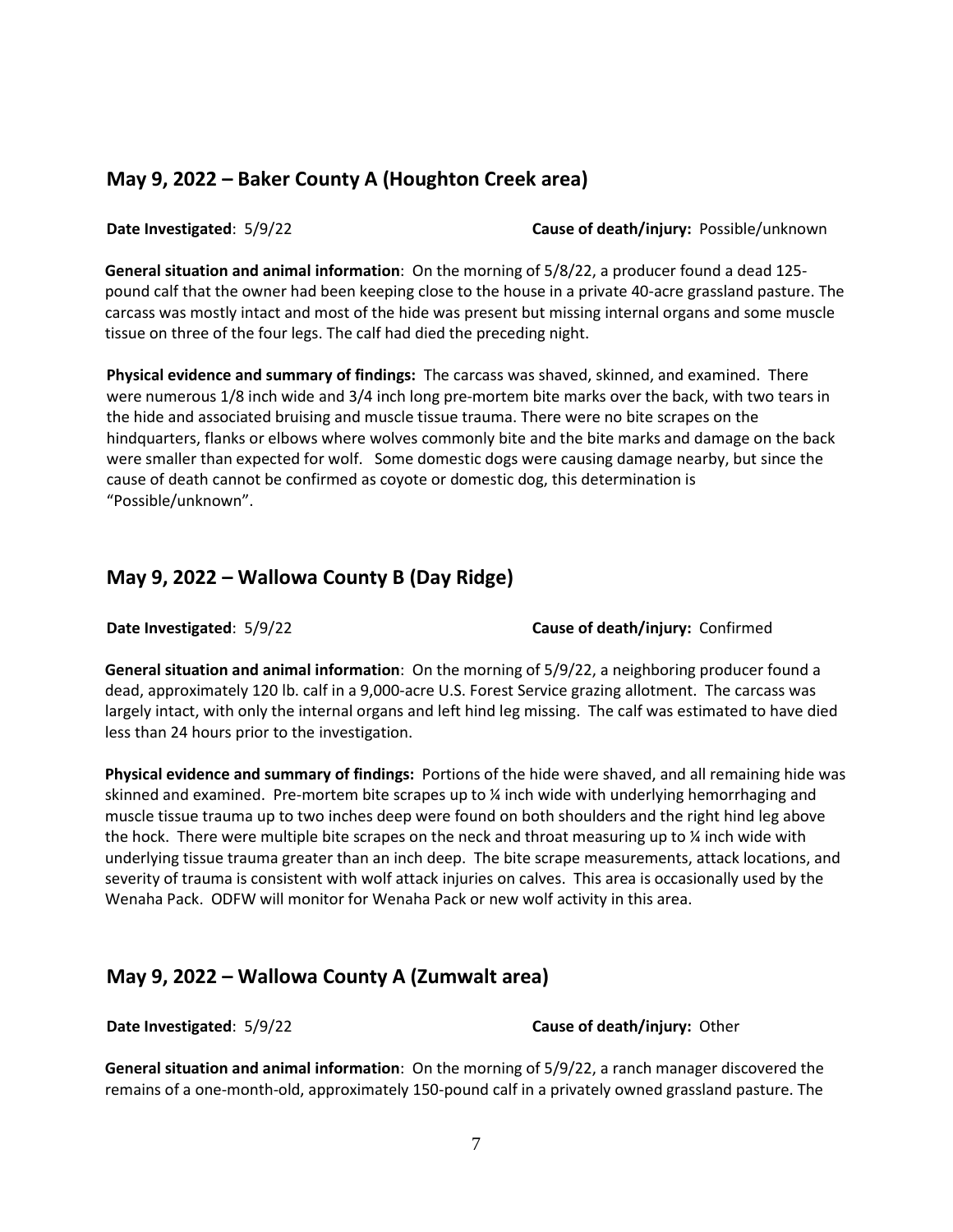calf was fully intact with all hide and tissue remaining. The calf was estimated to have died within 24 hours prior to the investigation. On the same morning, the ranch manager was notified of the remains of a one-year-old, approximately 750-pound cow in a different privately-owned pasture about ten miles away. The yearling was fully intact with all hide, organs and muscle tissue remaining, except for some scavenging on the left hindquarter. The yearling was estimated to have died within 36 hours of the investigation.

**Physical evidence and summary of findings:** Both carcasses were shaved, skinned, and examined. The calf had approximately ten post-mortem tooth scrapes measuring 1/16 by 3/4 inches on the hide below and around the anus, indicating feeding. The yearling had approximately ten post-mortem scrapes 1/16 inches by up to an inch on the hide around the area that was consumed. There was no evidence of a predator attack on either carcass. As such, the cause of death was determined as not wolf related.

## **May 7, 2022 – Baker County (Balm Creek)**

**Date Investigated**: 5/7/22 **Cause of death/injury:** Confirmed

**General situation and animal information**: On the morning of 5/7/22, a livestock producer found an injured calf while moving cattle in a 1000-acre public land allotment. The calf was six weeks old and weighed approximately 125 lbs. The injuries were estimated to have occurred approximately two weeks prior to the investigation.

**Physical evidence and summary of findings:** Portions of the hide were shaved and examined. There were multiple bite scrapes on the right hind leg above the hock measuring from one to three inches in length and up to 3/16 inch wide. The left hind leg had a large open bite wound with exposed tissue that measured approximately 7 x 3 1/2 inches in size. The location of the bite marks and injuries to the calf are consistent with wolf attacks on live calves. This depredation was attributed to the Keating Pack.

## **May 6, 2022 – Wallowa County (Crow Creek area)**

**Date Investigated**: 5/6/22 **Cause of death/injury:** Possible/Unknown

**General situation and animal information**: On 5/6/22, the livestock producer reported a dead, threemonth-old calf, weighing approximately 250 lbs in a private land grass pasture. The carcass was found in a 150-acre pasture from which the rest of the cow/calf pairs had been moved on 5/4/22. The carcass was partially intact, but the hide and all tissue on the right front and right hindquarters were consumed. The hide and muscle tissue on the left side was mostly intact except for portions of the back left leg. The calf was estimated to have died approximately 36-48 hours prior to investigation.

**Physical evidence and summary of findings:** The carcass was shaved, skinned, and examined. There were multiple small post-mortem bite scrapes near the anus, above the hocks, and top of loins, measuring 1/16-1/8 inch wide from scavenging. There were no pre-mortem bite scrapes or evidence on the scene to indicate a predator attack. Due to the lack of hide and tissue remaining in the areas that wolves commonly attack, the investigation determination is possible/unknown.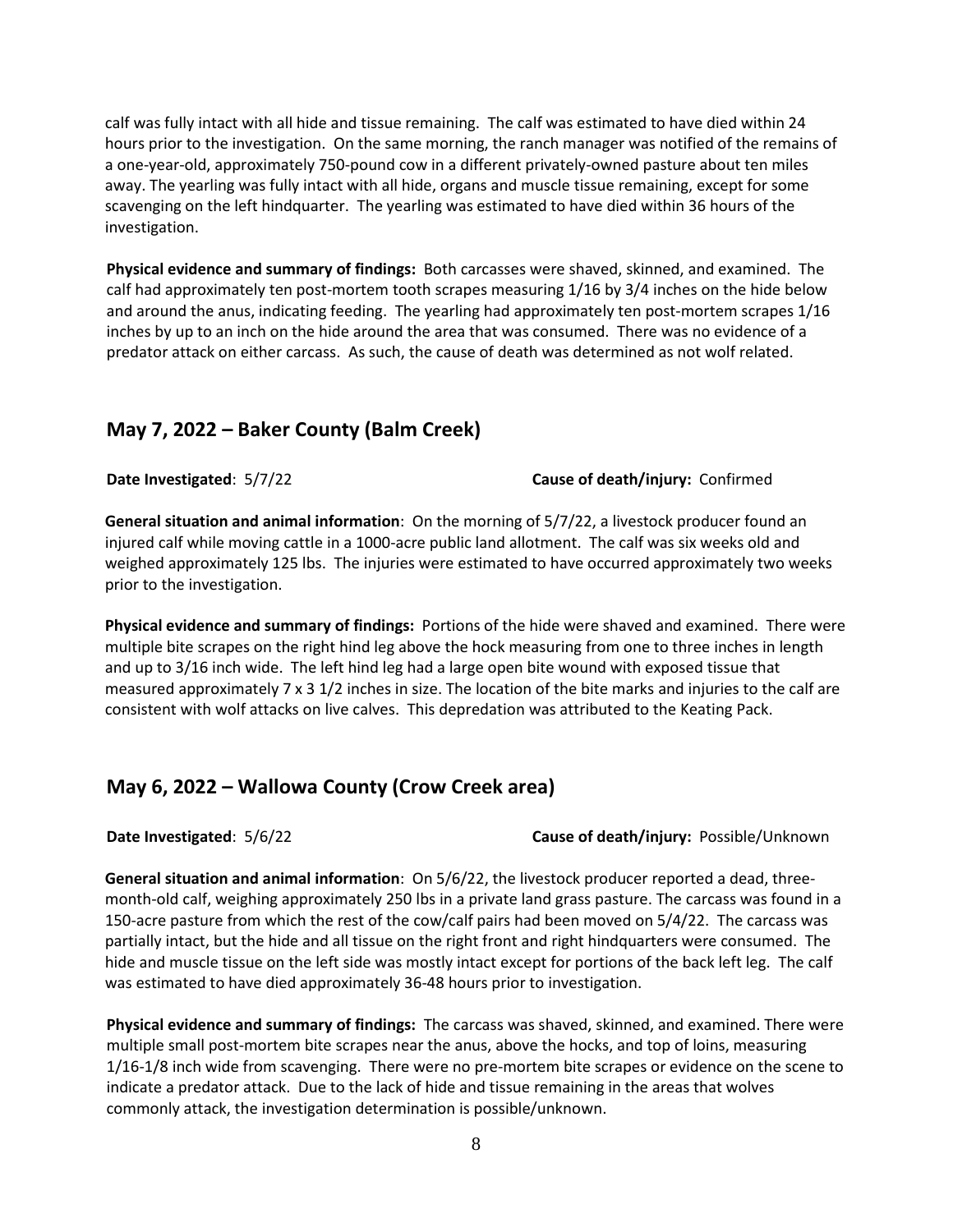## **May 5, 2022 – Baker County B (North of Richland)**

**Date Investigated**: 5/5/22 **Cause of death/injury:** Confirmed

**General situation and animal information**: On the afternoon of 5/5/22, ODFW staff found a dead approximately 225 lb. calf in a 5,400 acre rangeland BLM grazing allotment. The carcass was largely consumed, but most of the hide was intact. The calf was estimated to have died one day prior to the investigation.

**Physical evidence and summary of findings:** Portions of the hide were shaved, and all remaining hide was skinned and examined. Pre-mortem bite scrapes were found on the outside and back of the right rear leg above the hock with underlying muscle tissue trauma up to one inch deep. There was also trauma to the right shoulder and throat. The location and depth of trauma is consistent with wolf attack injuries on calves this size. This depredation was attributed to the Cornucopia Pack.

## **May 5, 2022 – Baker County A (North of Richland)**

**Date Investigated**: 5/5/22 **Cause of death/injury:** Confirmed

**General situation and animal information**: On the morning of 5/5/22, a livestock producer found two injured calves while working cattle that were gathered from privately-owned valley pastureland. One calf was three weeks old weighing approximately 75 lbs, the other calf was eight weeks old weighing approximately 100 lbs. The injuries were estimated to be about two weeks old.

**Physical evidence and summary of findings:** Portions of the hide were shaved and examined. One calf had bite scrapes up to 1 % inches long on the inside and outside back of the left rear leg with tooth punctures measuring up to 3/16 inch wide after partial healing. The other calf had bite scrapes up to one inch long on the outside of the right rear leg and an infected wound with multiple bite punctures on the left rear hock, with associated tissue damage. The size and location of the bite marks is consistent with wolf attack injuries on live calves. The attacks on these two calves were attributed to the Cornucopia Pack.

## **April 30, 2022 – Wallowa County (Joseph Creek area)**

**Date Investigated**: 4/30/22 **Cause of death/injury:** Confirmed

**General situation and animal information**: On the morning of 4/30/22, a producer found an injured twomonth-old, 250-pound calf in a 1,000-acre public land pasture. The calf had open wounds on the left hindquarter above the hock. The calf was euthanized on scene due to the severity of the injuries. A second injured two-month-old, 250-pound calf from the same pasture was found shortly thereafter and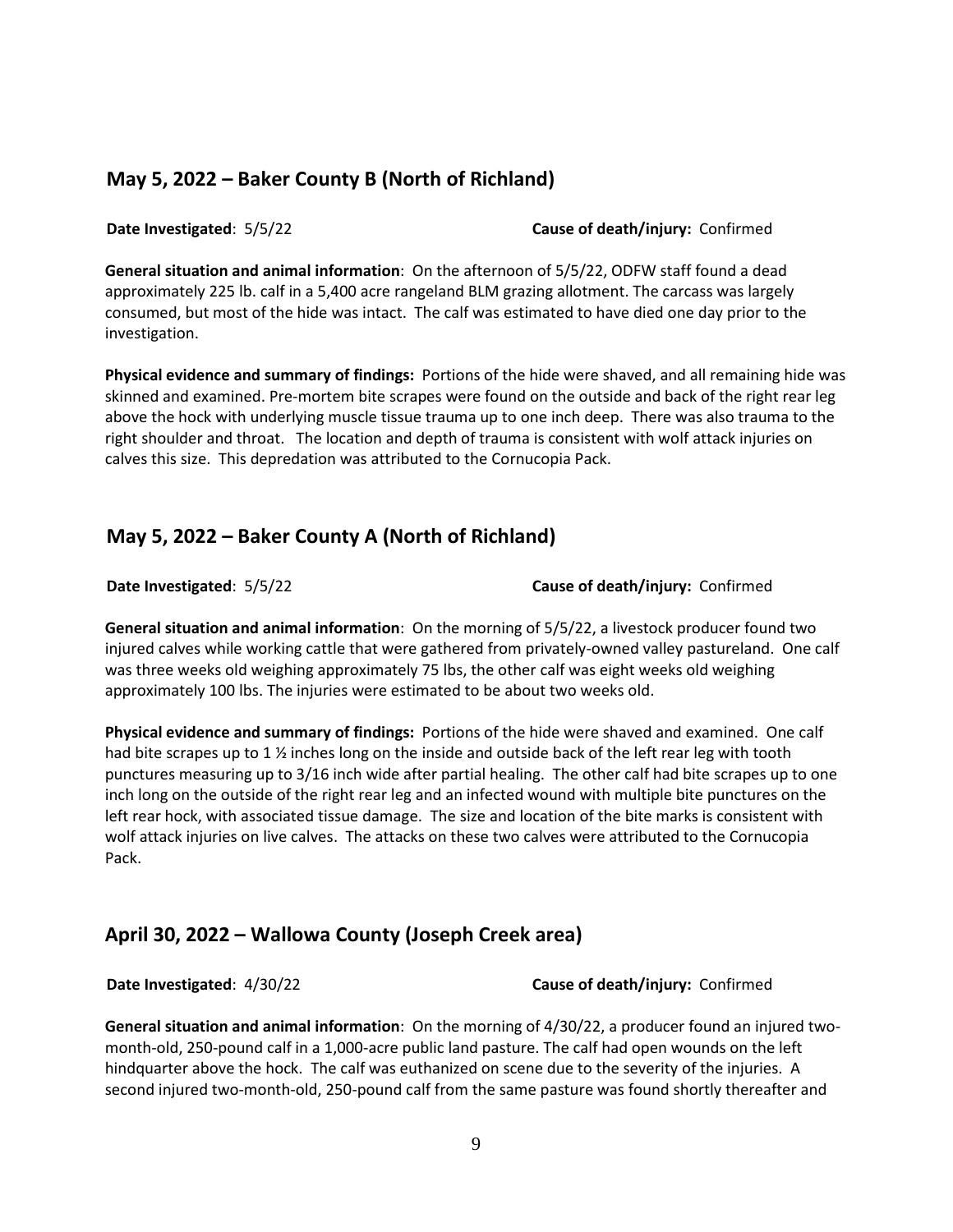removed from the pasture for treatment of its wounds. The injuries of both calves were estimated to be about a week old.

**Physical evidence and summary of findings:** The euthanized calf was shaved, skinned, and examined. There were multiple tooth scrapes ¼ inch wide and up to four inches long on the right and left flanks with tissue necrosis and muscle trauma underneath. The left hindquarters had an open wound with tissue trauma, infection, and necrosis 1¼ inches deep. The second calf was partially shaved and examined on 5/1/22. There were multiple wounds ¼ inch wide and up to two inches long above the left hock and inner thighs. The bite scrape measurements, locations, and the severity of the injuries are consistent with other wolf attacks on calves. The mother cow of the second calf was agitated during the investigation and to reduce stress on the cow she was not available for an examination. She had one bite scrape visible on the flank that appeared to be the same age as the bite wounds on the calves. This attack was attributed to the Chesnimnus Pack.

#### **April 29, 2022 – Wallowa County C (Elk Mountain area)**

**Date Investigated**: 4/29/22 **Cause of death/injury:** Other (2 sheep) Confirmed (3 sheep)

**General situation and animal information**: On the morning of 4/29/22, a producer found the remains of three lambs (approximately 15 pounds each) in a 400-acre privately-owned grass pasture, then found the remains of two adult ewes later that afternoon. Most of the tissue was consumed from both ewes and one lamb, and all the tissue was consumed from two lambs. The carcasses were mostly intact with all legs and most ribs still attached. Two ewes and one lamb were estimated to have died approximately 24 hours prior to the investigation. Two lambs died approximately two days prior to the investigation.

**Physical evidence and summary of findings:** All sheep carcasses were skinned and examined. There were bite punctures and pre-mortem hemorrhaging on all five sheep, indicating they had been attacked by a predator. All five sheep had pre-mortem hemorrhaging and tissue trauma on the throat at the rear of the lower jaw with bite puncture diameters from 1/16 to 3/16 inch. Both ewes and one lamb had bite wounds in other places; one ewe had tissue damage two inches deep behind the shoulder, while muscle trauma on the remainder of that ewe and the other ewe was up to 1/2 inch deep. The bite wound measurements, locations, and depth of trauma are consistent with coyote attacks on sheep, resulting in a determination of "Other".

**Addendum** (5/11/2022): A review of the investigation materials was requested by the producer on 5/4/2022. The review showed 4 of the 5 sheep (1 ewe and 3 lambs) had injuries and hemorrhage consistent with both coyote and wolf attack locations. One sheep (ewe) had premortem hemorrhage observed on the throat, right elbow, above the right shoulder, on the upper portion of the right ribcage, and on the left hind quarter. Hemorrhage on the right ribcage was previously reported to be two inches deep was corrected to document a depth measurement of no more than one inch deep. The hemorrhage on the throat, right elbow, and on the hind quarter are all common coyote and wolf bite locations. However, the premortem hemorrhage above the shoulder and on right ribcage are less common places for coyotes to bite adult sheep while attacking. Additionally, the sheep with the hemorrhage on the right shoulder and upper right ribcage was unsheared and had a thick wool covering which can be a barrier to effective biting by coyotes. The hemorrhage in the upper, wool covered locations was more likely caused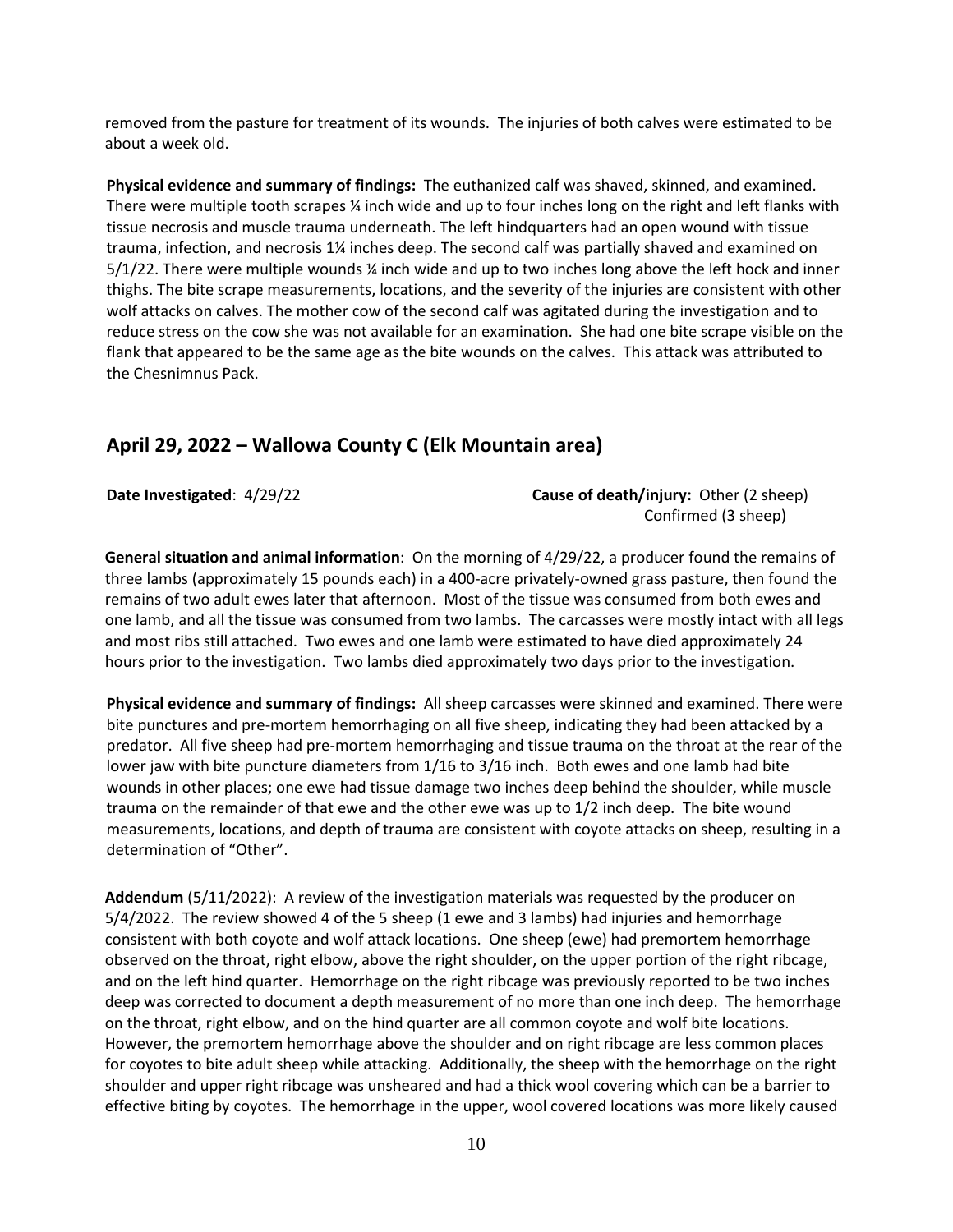by a wolf than a coyote. As a result, the determination of "Other" was amended to "Confirmed" wolf for the two ewes and one lamb killed the night before the investigation. The determination of "Other" is still appropriate for the two lambs killed approximately 48 hours before the investigation. The location of the depredation event is outside the currently designated AKWA and could have been done by a dispersing wolf or wolves, or the Chesnimnus or Wildcat Packs.

## **April 29, 2022 – Wallowa County B (Miller Ridge area)**

**Date Investigated**: 4/29/22 **Cause of death/injury:** Possible/Unknown

**General situation and animal information**: On the morning of 4/29/22, a livestock owner found the remains of a one-month-old calf in a partially timbered approximately 350-acre pasture on public land. Most of the carcass was missing, with only the lower part of both front legs, the pelvis with one attached femur, one scapula, the tail, and numerous bone fragments scattered in a 40-yard radius area. There was no tissue or hide to examine, except the lower front legs. It was estimated to have died two days before the investigation. This occurred 3.5 miles from the depredations investigated between 4/25/22 and 4/28/22.

**Physical evidence and summary of findings:** The remaining hide was skinned and shaved, no pre-mortem trauma was found on the hide or in the tissue. There was no evidence on the scene or carcass that the calf was attacked by a predator. Due to lack of physical evidence, the investigation determination is possible/unknown.

## **April 29, 2022 – Wallowa County A (Crow Creek area)**

**Date Investigated**: 4/29/22 **Cause of death/injury:** Possible/Unknown

**General situation and animal information**: On the morning of 4/29/22, a neighbor out checking cows for the producer found the remains of a six-week-old calf in a partially timbered 1200-acre pasture on public land about two miles from the calves that were confirmed depredations earlier in the week. The spinal column was intact with skull and pelvis and one disarticulated hind leg was found 26 yards away. The only tissue or hide that remained was on the hind leg below the hock and on the top of the skull. The calf was estimated to have died approximately 4-6 days earlier.

**Physical evidence and summary of findings:** No chase or struggle scene was found. The remaining hide was skinned and shaved, no premortem trauma was found on the hide or in the tissue. There was no evidence on the scene or carcass that the calf was attacked by a predator. Due to the lack of physical evidence, the investigation determination is possible/unknown.

## **April 28, 2022 – Wallowa County B (Elk Mountain area)**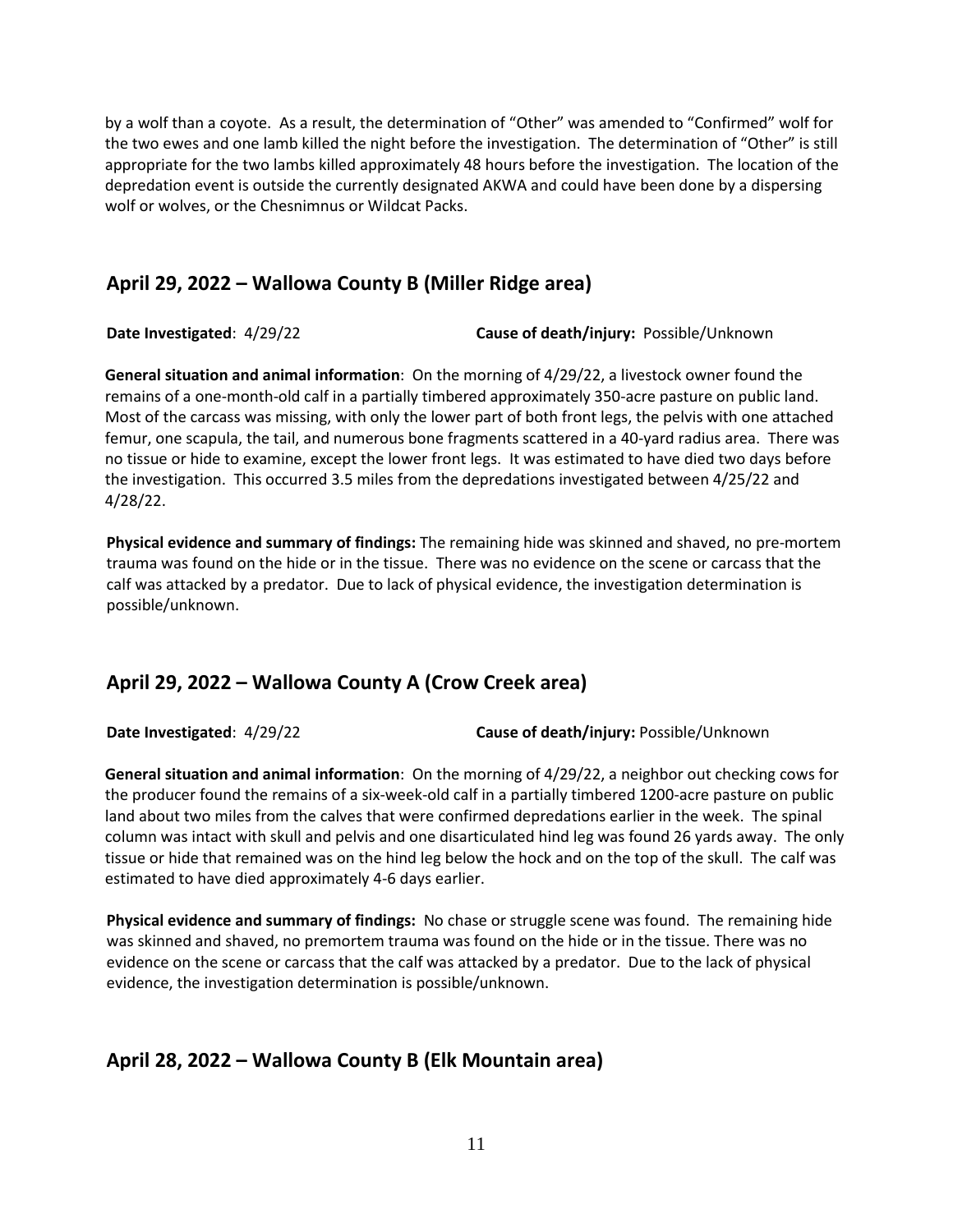**Date Investigated**: 4/28/22 **Cause of death/injury:** Other

**General situation and animal information**: On the morning of 4/27, a neighbor of a producer found the remains of a 100-pound, approximately four-day-old calf in a privately owned 400-acre pasture. The producer removed the carcass and called ODFW on 4/28. The carcass was intact with tissue missing on the left side from ribcage to the hocks. The calf was estimated to have died approximately 48 hours prior to the investigation.

**Physical evidence and summary of findings:** The carcass was shaved, skinned, and examined. There were multiple pre-mortem tooth scrapes on both shoulders near the spine, under the neck, and at the throat. Most bite scrapes were  $1/8$  inch wide and  $\frac{1}{2}$  to  $1\frac{1}{2}$  inches long corresponding to premortem hemorrhaging and tissue trauma 1/16 inch deep, indicating that it had been attacked by a predator. The bite measurements, depth of tissue damage, and location of tooth scrapes are consistent with other coyote attacks on calves. No evidence was found to suggest the cause of death was wolf related.

## **April 28, 2022 – Wallowa County A (Crow Creek area)**

**Date Investigated**: 4/28/22 **Cause of death/injury:** Confirmed

**General situation and animal information**: On the evening of 4/27/22, a livestock owner found the remains of a six-week-old calf in a partially timbered 1200-acre pasture on public land. The carcass had been largely consumed, with only part of the spine, a few ribs, and the pelvis with some hide remaining. This carcass was located approximately 90 yards from the carcass of the second confirmed depredation in this pasture and is estimated to have died near the same time as that calf (see April 27, 2022 – Wallowa County [Crow Creek area]).

**Physical evidence and summary of findings:** There were trails of heavily trampled ground where the herd of cows had traveled quickly down a ridge to the creek bottom where the carcass remains were found. Wolf tracks were also found in the trails mixed with the cow tracks. The remains of the calf were skinned and examined. Pre-mortem hemorrhaging measuring one inch long and ½ inch deep was evident in two areas near the tail and one area near the spine. This bruising, combined with the disturbed ground, and the nearby confirmed depredation, allows for using reasonable inference to confirm the death of this calf as wolf-caused. This depredation is attributed to the Chesnimnus Pack.

# **April 27, 2022 – Wallowa County (Crow Creek area)**

**Date Investigated**: 4/27/22 **Cause of death/injury:** Confirmed

**General situation and animal information**: On the evening of 4/26/22, a livestock owner saw eight wolves around the remains of a six-week-old, 180 lb. calf in a partially timbered 850-acre pasture on public land. The carcass was intact and the majority of the hide was present; most of the tissue was missing. The calf was estimated to have died within 24 hours of the investigation.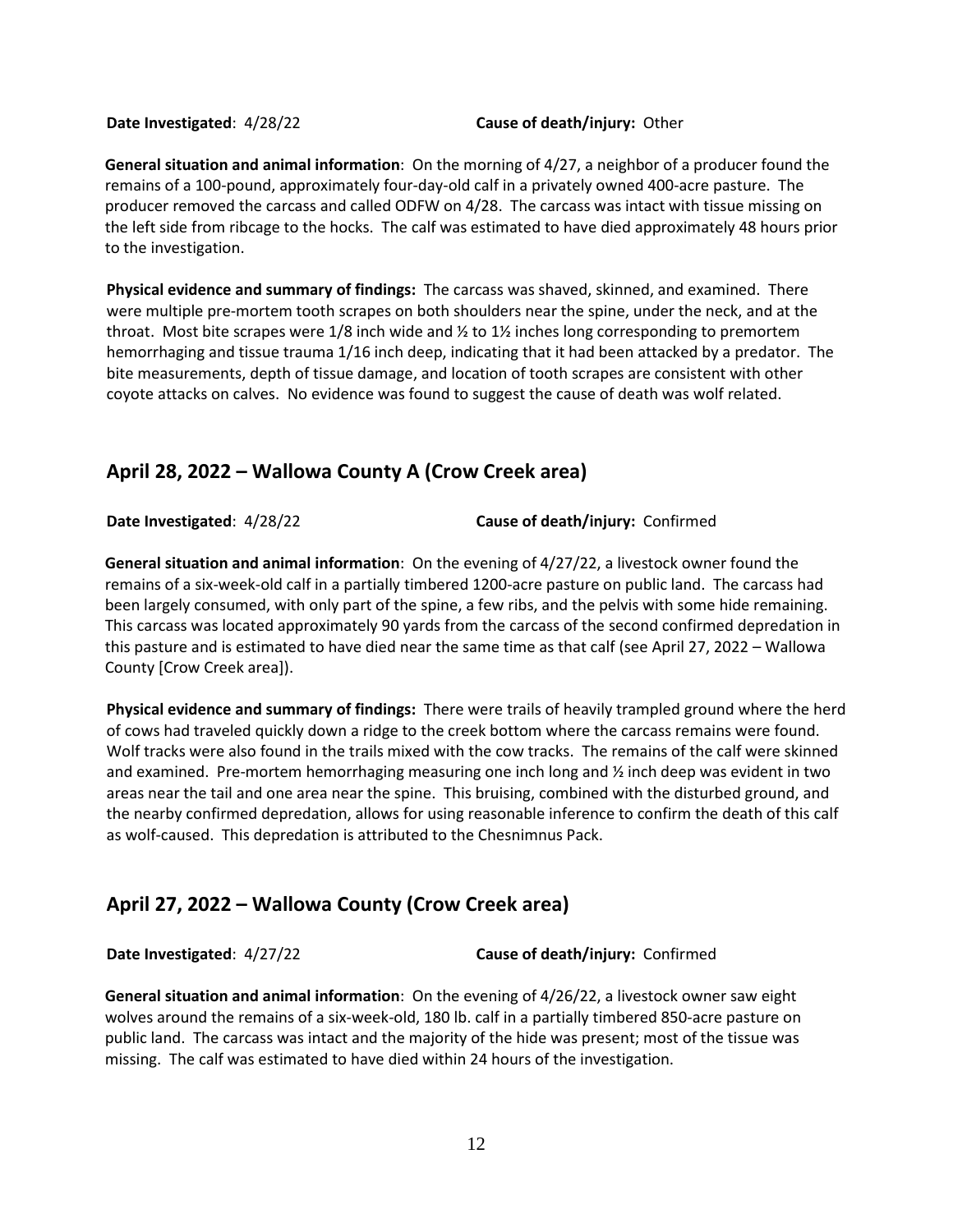**Physical evidence and summary of findings:** The carcass was shaved, skinned, and examined. There were at least 20 pre-mortem bite scrapes on the hindquarters up to  $\frac{1}{2}$  inch wide and two inches long. There were pre-mortem tooth scrapes and punctures on the hide near both elbows, including premortem hemorrhage and torn muscle 1¾ inches deep in the corresponding tissue. The size and location of bite wounds and severity of trauma are similar to those observed in other calves attacked by wolves. This depredation is attributed to the Chesnimnus Pack.

**Addendum (4/29/22):** The pasture where this investigation occurred was 1200 acres, not 850 acres as previously reported.

## **April 25, 2022 – Wallowa County (Crow Creek area)**

**Date Investigated**: 4/25/22 **Cause of death/injury:** Confirmed

**General situation and animal information**: On the afternoon of 4/25/22, a livestock owner found the remains of a 2-month-old, 170 lb. calf in a privately owned 850-acre pasture. The carcass was intact except for feeding at the stomach. The calf was estimated to have died 24-48 hours prior to the investigation.

**Physical evidence and summary of findings:** The carcass was shaved, skinned and examined. There were more than 20 pre-mortem tooth scrapes on the hindquarters and below the anus up to  $\frac{1}{4}$  inch wide and 2½ inches long. Underlying tissue trauma and hemorrhage extended up to an inch deep. There were premortem tooth punctures on shoulders and elbows, including tissue damage 1¾ inches deep. The size and location of the bite wounds and severity of trauma are similar to those observed in other calves attacked by wolves. This depredation is attributed to the Chesnimnus Pack.

**Addendum (4/28/22):** The carcass was found on public land, not on private land as previously reported.

**Addendum (4/29/22):** The pasture where this investigation occurred was 1200 acres, not 850 acres as previously reported.

## **March 29, 2022 – Baker County (Ruckles Creek area)**

**Date Investigated**: 3/29/22 **Cause of death/injury:** Other

**General situation and animal information**: On the evening of 3/28/22 a producer found an adult, approximately 130 lb. alpaca injured within its enclosure. The producer euthanized the alpaca and moved it away from other stock. ODFW was contacted and inspected the carcass on 3/29/22; the injuries were estimated to be from the day prior to the investigation.

**Physical evidence and summary of findings:** The intact carcass was shaved, skinned, and examined. One premortem bite puncture was observed on the side of the head, and a single premortem bite tear was observed on the top of the head, with associated muscle tissue trauma in both locations. There was muscle trauma on the left side of the neck and bruising in the hide, but no observable tooth scrapes on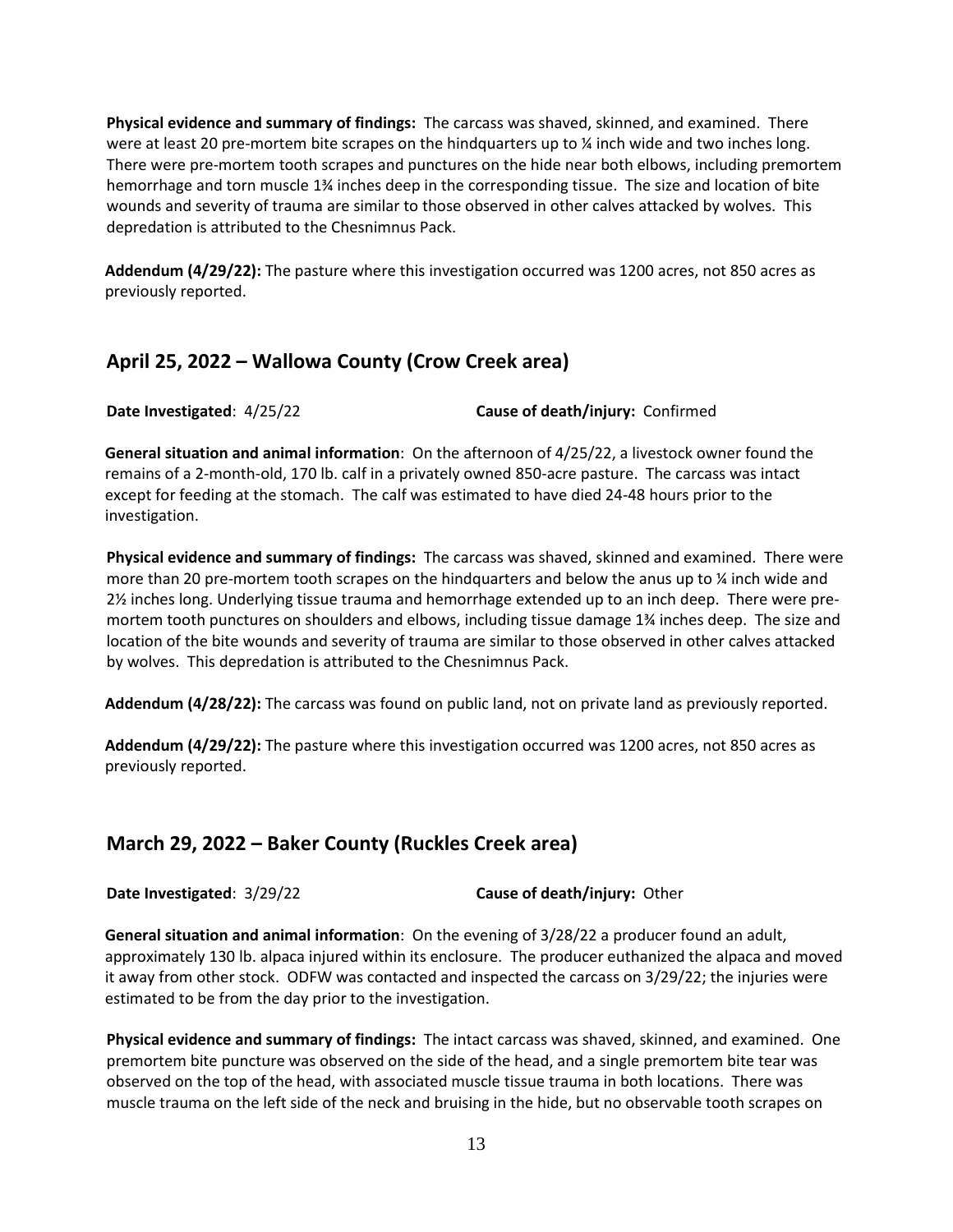the hide in this location. There was also a single premortem tooth scrape on the back of the right hind leg near the anus with shallow associated tissue bruising. The location and number of tooth marks are not consistent with wolf attack injuries on livestock.

## **March 16, 2022 – Grant County (Bear Valley area)**

**Date Investigated**: 3/16/22 **Cause of death/injury:** Possible/Unknown

**General situation and animal information**: On the afternoon of 3/16/22 a livestock producer found the remains of a one-day old calf in a private land pasture. The carcass was mostly consumed with the hind quarters missing from the scene. The calf had died the preceding night.

**Physical evidence and summary of findings:** The remaining hide on the head, front quarters, back, and flanks were shaved and skinned. There were no premortem wounds indicating a predator attack. Evidence typical of scavenging by coyotes was observed on the carcass. No evidence was found on the scene or carcass to suggest the death was wolf related. Due to the lack of hide and muscle tissue on the carcass, the determination is possible/unknown.

#### **March 16, 2022 – Baker County (Halfway Valley)**

**Date Investigated**: 3/16/22 **Cause of death/injury:** Confirmed

**General situation and animal information**: On the morning of 3/15/22 a producer found his 40-pound heeler wounded and bloody on his property. The dog was seen by a veterinarian but had to be euthanized. ODFW inspected the carcass on 3/16/22; the injuries were estimated to be from early morning on 3/15/22.

**Physical evidence and summary of findings:** The remains were skinned, examined, and the hair was shaved around the injuries. There were premortem bite punctures to the head and throat with associated muscle tissue trauma. Bruising of the hide and muscle trauma were found on the back, hips, and groin. The location and size of the tooth marks are consistent with wolf attack injuries on dogs. One collared male yearling from the Cornucopia Pack had radio-collar locations ½ mile north of the ranch yard at 2 a.m. and 5 a.m., and south at 8 a.m. The depredation is attributed to the Cornucopia Pack.

## **March 9, 2022 – Union County (Cabin Creek Area)**

**Date Investigated**: 3/9/22 **Cause of death/injury:** Other

**General situation and animal information**: On the morning of 3/9/22, a livestock producer found the carcass of a four-year-old cow and a leg from a calf on a 680-acre partly forested private land pasture.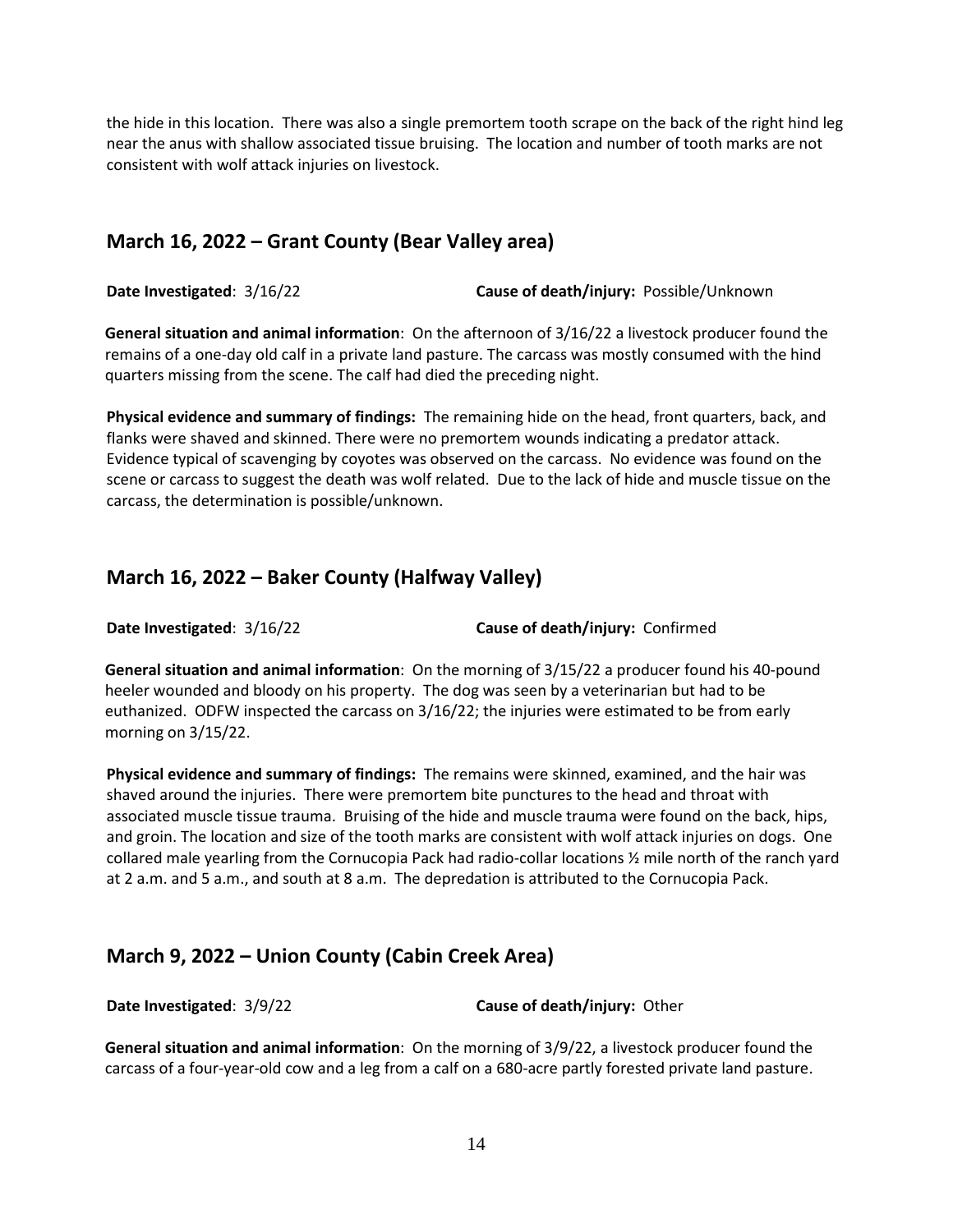The 1,500-pound cow carcass was intact with a tear in the hide at the vulva. The cow died less than 48 hours prior to investigation, the calf appeared to have died prior to the cow.

**Physical evidence and summary of findings:** There was no chase scene. The cow carcass was shaved and skinned; there was no premortem bite marks on the hide and no premortem bite trauma in the tissue. There were wolf tracks at the cow and % inch wide postmortem bite scrapes at the vulva. Clean/soft hooves and advanced decomposition of the hide of the calf leg indicate the calf was not born alive. The cow and calf were not killed by wolves.

#### **February 9, 2022 – Wallowa County (Enterprise Area)**

**Date Investigated**: 2/9/22 **Cause of death/injury:** Other

**General situation and animal information**: On the morning of 2/8/22, a landowner found an injured 5 year-old mare in their approximately 8-acre grass pasture. The mare had sustained a compound fracture to its left hind leg and was euthanized later that morning. That evening, the landowner discovered scratches on the hind legs of two additional horses and requested an investigation the next morning.

**Physical evidence and summary of findings:** There was no chase or attack scene located near where the mare was initially discovered. No wolf tracks were identified in the snow within the pasture or along the outside perimeter of the pasture. Neither the wounds sustained by the euthanized mare nor the live animals were wolf related.

#### **February 5, 2022– Union County (Meadow Creek Area)**

**Date Investigated**: 2/5/22 **Cause of death/injury:** Other

**General situation and animal information**: On the morning of 2/5/22 a livestock producer found the carcass of a 10-month-old 375-lb heifer calf on a 350-acre private land pasture. The hide and tissue were scavenged on the upper left rear quarter and anus. The calf died the night of 2/4/22 or early morning of 2/5/22.

**Physical evidence and summary of findings:** There was no chase or struggle scene and no wolf tracks in the snow. The entire carcass was shaved, skinned, and examined. There were no premortem bite marks on the hide and no premortem bite trauma in the tissue. The death of the calf was not wolf related.

## **February 3, 2022 – Grant County (Izee area)**

**Date Investigated**: 2/3/22 **Cause of death/injury:** Possible/Unknown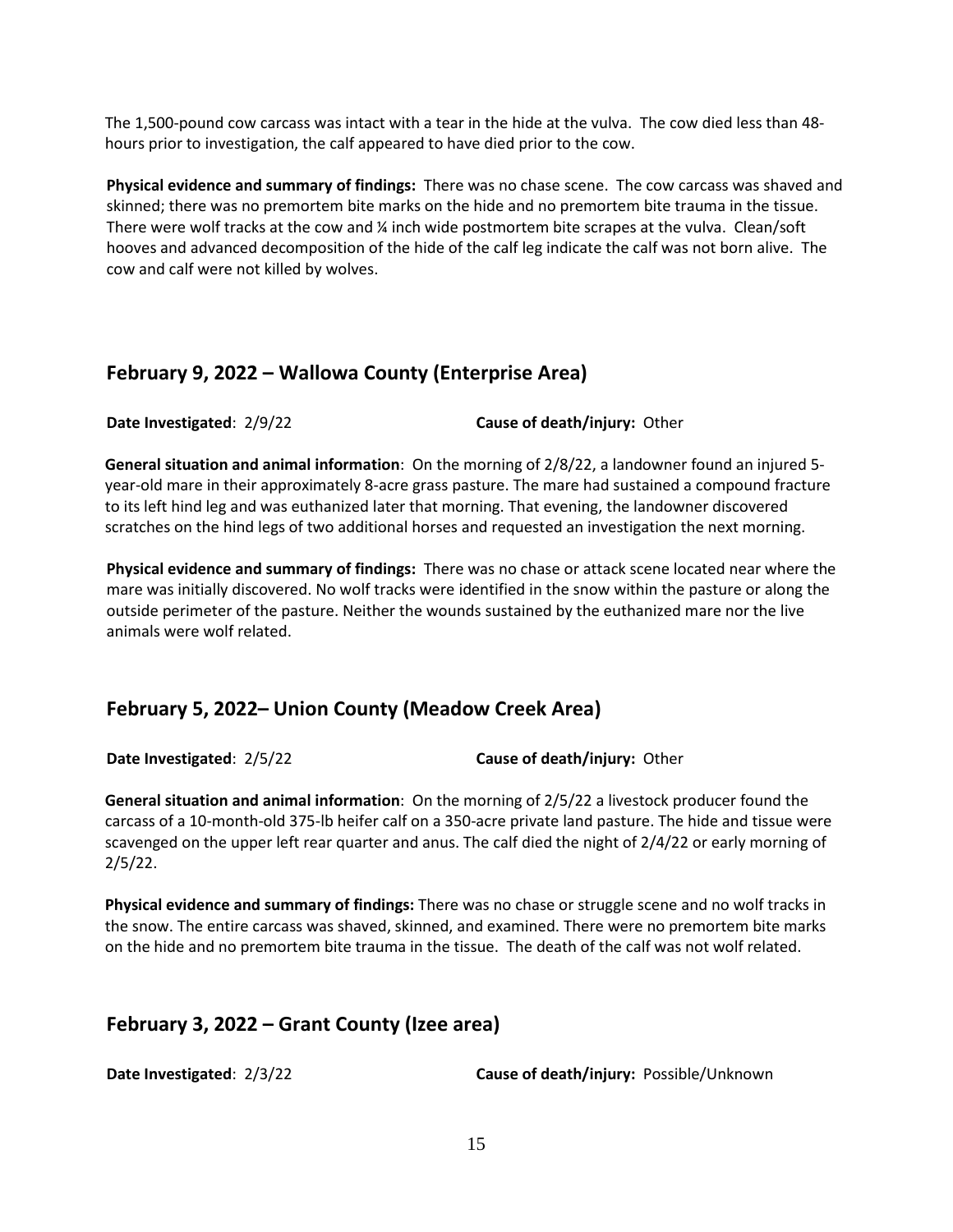**General situation and animal information**: On the morning of 2/3/22 a passing motorist observed two wolves feeding on a dead cow in a 30-acre private grass pasture. The 900-pound, 8 or 9-year-old cow was known to be lame and being doctored for hoof rot. The cow was observed alive the previous afternoon and died sometime during the preceding night. The carcass had feeding on the front left shoulder and hind end.

**Physical evidence and summary of findings:** No attack scene was found. The entire carcass was skinned, and most of the hide was shaved. No premortem bite scrapes, wolf bite hemorrhaging or tissue trauma were observed on the carcass. The hide was present in most areas where wolves attack, but the hide was missing from the front left shoulder, and some of the rear of the hindquarters below and around the anus. There was no evidence on the carcass that wolves caused the death of the cow, but since some hide and tissue was missing, the determination is possible/unknown. Additional monitoring will be done to learn more about the wolves in this area.

#### **January 27, 2022 – Lake County (Summer Lake area)**

**Date Investigated:** 1/27/22 **Cause of death/injury:** Confirmed

**General situation and animal information:** A local resident found a mortally wounded ~800-pound 11 month-old heifer on the morning of 1/27/22 in a 60-acre feedlot. The heifer was euthanized due to the extent of the injuries on its hindquarters. The injuries were estimated to be from the night of 1/24/22.

**Physical evidence and summary of findings:** The majority of the carcass was shaved and skinned. There were over 50 pre-mortem bite scrapes up to four inches long and  $\frac{1}{4}$  inch wide on both hindquarters, a large open wound with necrotic tissue on the underside of the right thigh, and an open wound on the left flank. Beneath the bite scrapes there was pre-mortem hemorrhaging up to two inches deep. The location, size, number, and direction of tooth scrapes and severe underlying muscle tissue trauma are consistent with wolf attack injuries. The depredation of this calf is attributed to two wolves (LAS13 and OR115).

#### **January 25, 2022 – Baker County (Tucker Creek area)**

**Date Investigated**: 1/25/22 **Cause of death/injury:** Confirmed

**General situation and animal information**: On the morning of 1/25/22, a livestock producer found a dead 500-pound year-old calf in a 25-acre grassland private pasture. The carcass was mostly intact but the organs and most of the hide and muscle tissue from the hindquarters had been consumed. The calf had died during the preceding night.

**Physical evidence and summary of findings:** There was a struggle scene in an area of disturbed snow about 20 yards in diameter with fresh calf and wolf tracks and blood. The calf carcass was shaved, skinned, and examined. Multiple premortem tooth scrapes were found on the remaining hide on the left rear leg above the hock with associated muscle tissue trauma. Premortem tooth scrapes with associated muscle tissue trauma were also found on the throat and back of the calf. Tooth scrape size and location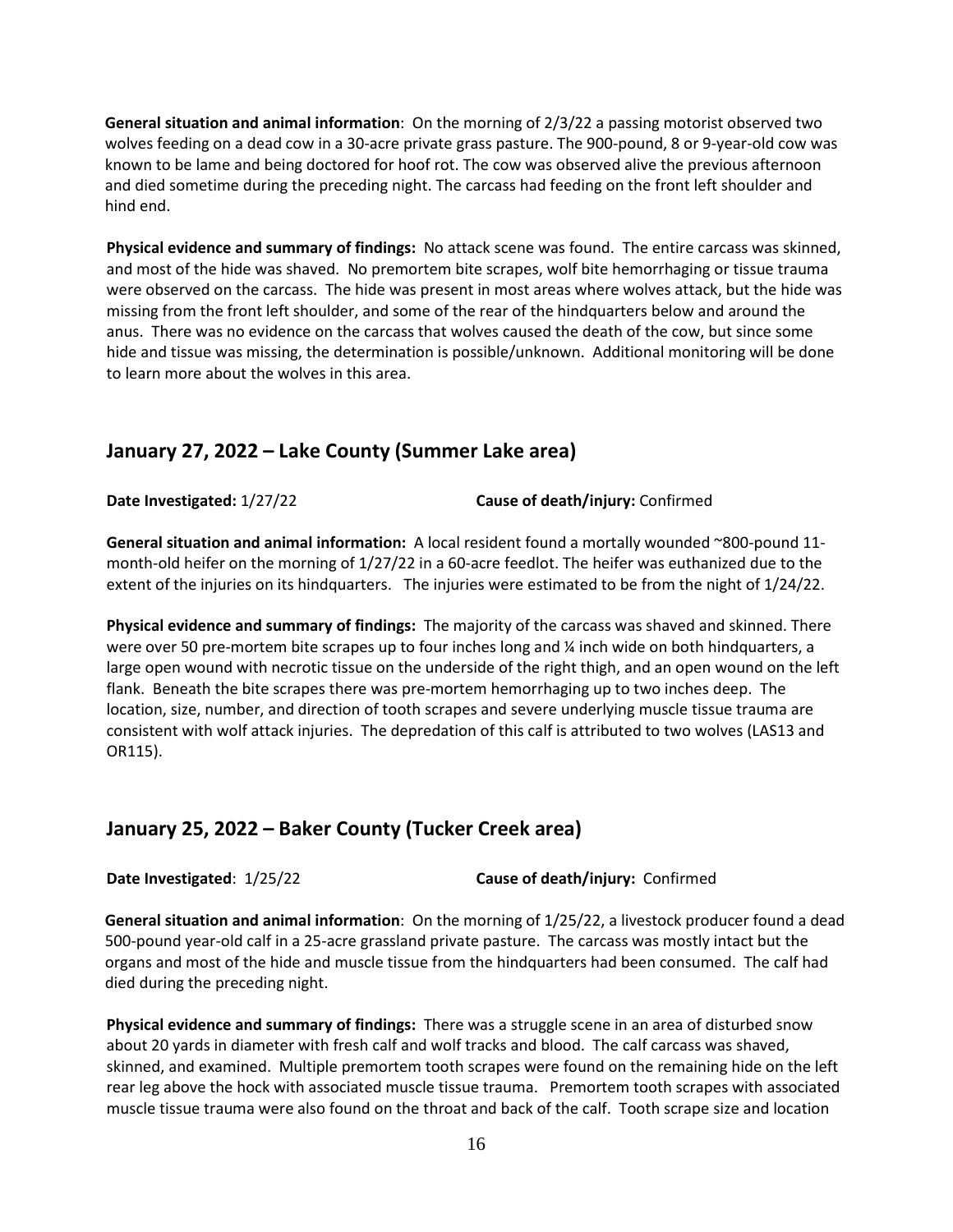of the injuries are consistent with wolf attack injuries on calves. The location of the attack was within the Keating Pack AKWA, though no radio-collared Keating Pack wolves were present in the area near the time of the calf's death. Additional monitoring will be done to assess if new wolves are using the area.

#### **January 22, 2022 – Union County (Union area)**

**Date Investigated**: 1/22/22 **Cause of death/injury:** Other

**General situation and animal information**: On the morning of 1/22/22, a livestock owner found a dead 10-month-old steer carcass in their 9-acre private grassland pasture. Most of the hide and skeleton remained, but the muscle tissue was mostly consumed. The steer had died approximately 3-5 days prior to examination.

**Physical evidence and summary of findings:** The hide was shaved and the remains of the carcass were skinned. There was no evidence of predation on the scene and no premortem bite scrapes or hemorrhage on the carcass. The death of the steer was not wolf related.

## **January 20, 2022 – Jackson County (Boundary Butte area)**

**Date Investigated**: 1/20/22 **Cause of death/injury:** Other

**General situation and animal information**: On the morning of 1/20/22, a livestock owner found a 327 pound five-month-old steer dead in his private grassland pasture about 300 yards from his home. The carcass was mostly intact.

**Physical evidence and summary of findings:** The carcass was shaved and skinned. There was scavenging around the face and tailhead as well as some older wounds that were starting to heal over. No additional scrape marks were found on the hide and no premortem hemorrhaging was found anywhere on the carcass. The cause of death is not wolf related.

## **January 19, 2022 – Jackson County (Boundary Butte area)**

**Date Investigated**: 1/19/22 **Cause of death/injury:** Confirmed

**General situation and animal information**: In the afternoon of 1/19/22, a livestock owner found his dead mixed breed livestock guardian dog inside of his electric wolf resistant fence in his private grass pasture about 600 yards from his home. The carcass was mostly intact. The dog died sometime during the previous night.

**Physical evidence and summary of findings:** The carcass was shaved, skinned, and examined. There were bite punctures and premortem hemorrhage indicating it had been attacked. The location and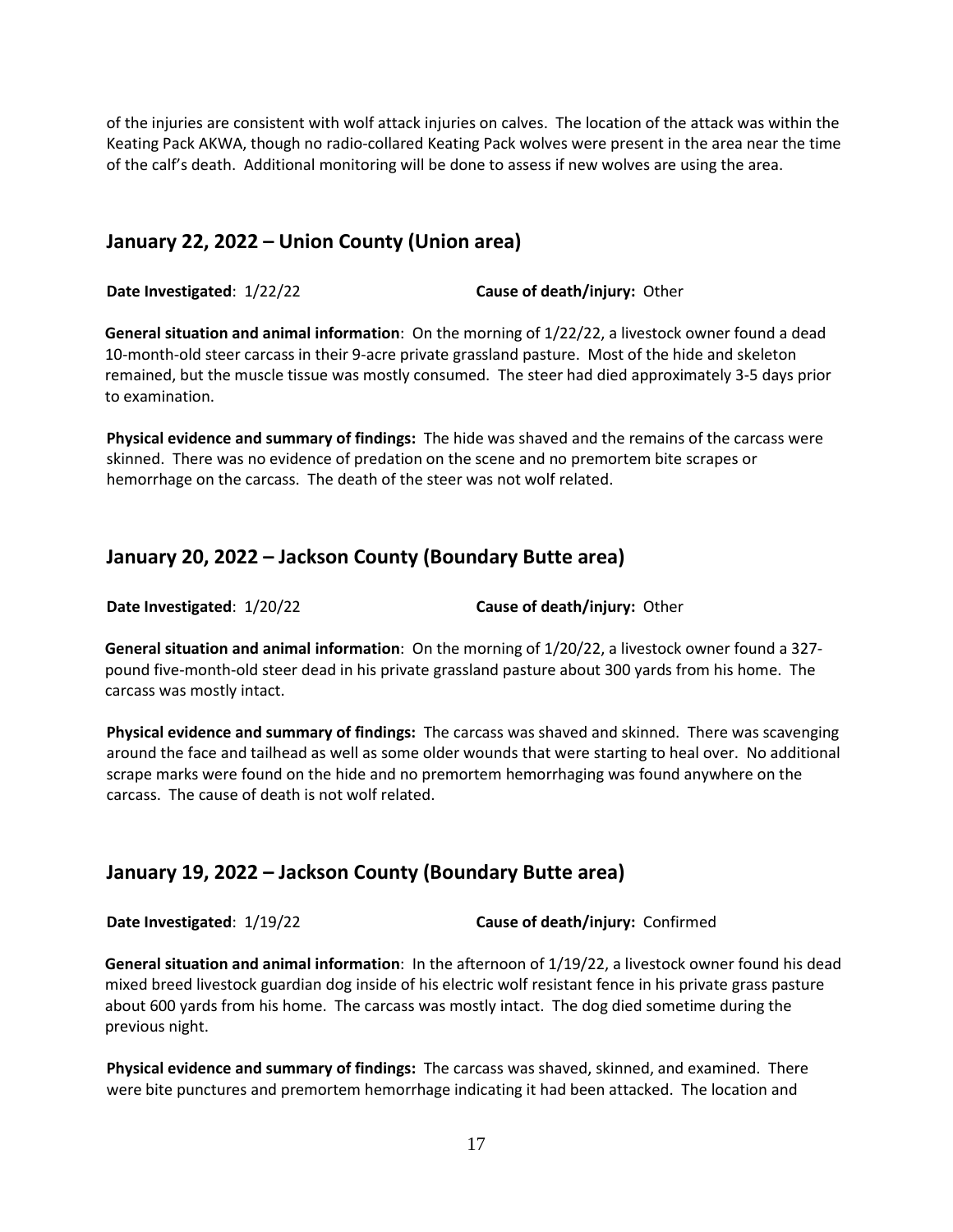severity of wounds are consistent with a wolf attack on a dog and include punctures up to ¼" wide and multiple areas of premortem hemorrhage and torn muscle tissue up to one inch deep. There were wolf tracks near the carcass and at least four sets of wolf tracks entered and left the electric fence about 300 yards from the carcass. This depredation is attributed to members of the Rogue Pack.

## **January 16, 2022 – Baker County (Middle Bridge Loop Area)**

**Date Investigated**: 1/16/22 **Cause of death/injury:** Confirmed

**General situation and animal information**: After being notified of wolves in close proximity to their house on 1/15/22, a livestock producer noticed the carcass of his 40-pound Kelpie herding dog 150 yards from their house on the morning of 1/16/22. The carcass had been scavenged and most of the muscle tissue and organs were missing. The dog was estimated to have died on the night of 1/14/22.

**Physical evidence and summary of findings:** The remains were examined, and the hair was shaved around the injuries. There were over 15 premortem bite punctures approximately 1/8 inch in diameter, as well as tears at least 1/8 inch wide and up to 1/2 inch long on the back and inside of the right front leg. The location, size, and number of tooth scrapes are consistent with wolf attack injuries on dogs. The depredation is attributed to the Keating Pack.

Correction: ODFW spoke with the livestock producer about the wolves at 9pm on 1/14/22.

## **January 14, 2022 - Union County (High Valley area)**

**Date Investigated:** 1/14/22 **Cause of death/injury:** Possible/unknown

**General situation and animal information:** A livestock producer found the remains of a deceased calf on the morning of 1/14/22 in a privately-owned 70-acre pasture near his residence. The carcass was completely scavenged with only the skull, one scapula, and the backbone with ribs attached. The calf was estimated to have died about 24 hours earlier.

**Physical evidence and summary of findings:** No evidence of a chase or kill scene was found. The bones of the carcass were examined. No evidence was found on the carcass to suggest the death was wolf related, but due to the lack of muscle tissue and hide the determination is possible/unknown.

## **January 7, 2022 – Jackson County (Lodgepole Rd area)**

**Date Investigated:** 1/7/22 **Cause of death/injury:** Confirmed

**General situation and animal information:** A local resident found a mortally wounded 225-pound calf on the morning of 1/7/22 in an open area on a privately-owned industrial timber land allotment. The calf died